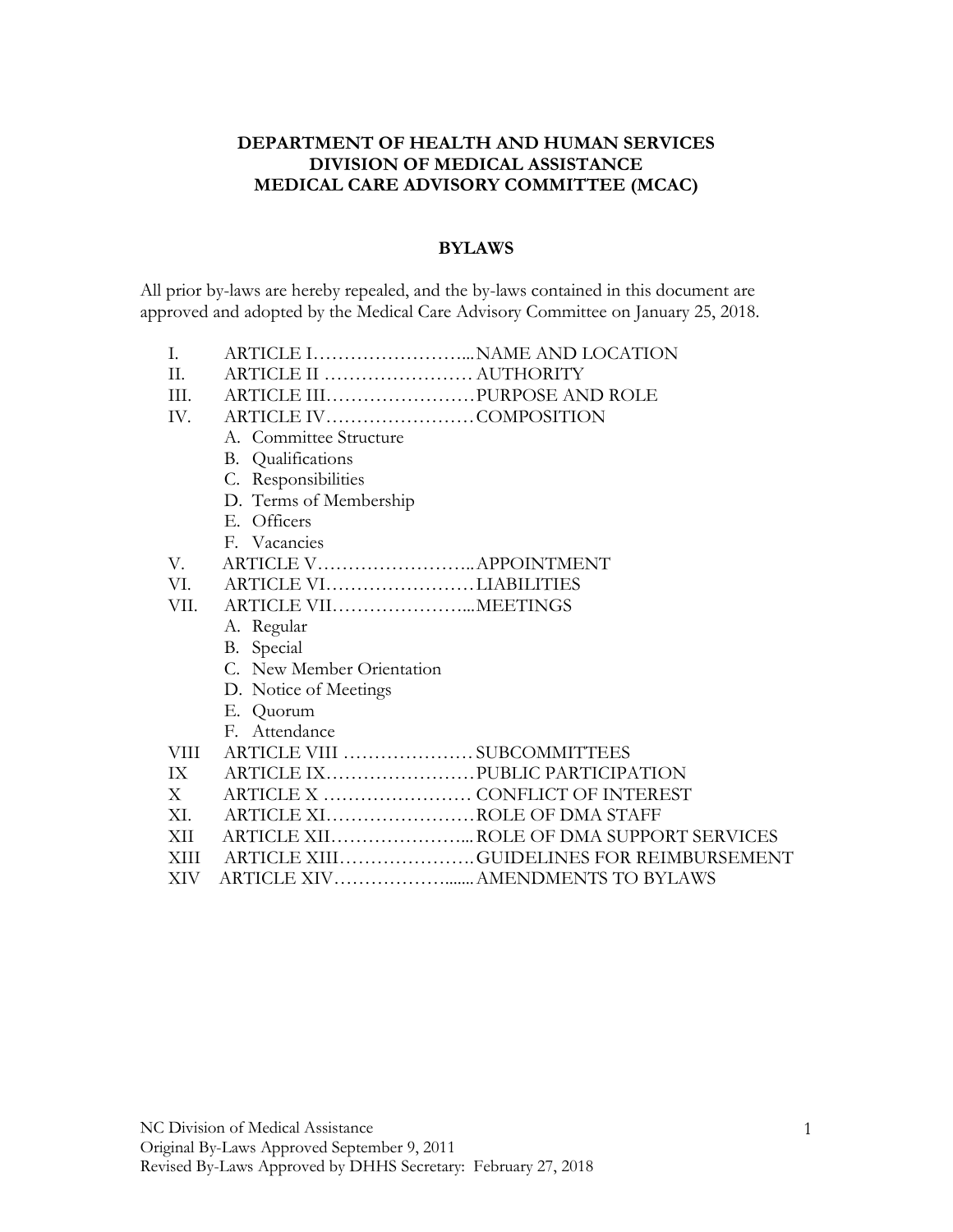#### **BYLAWS OF MEDICAL CARE ADVISORY COMMITTEE (INSERT APPROVED DATE)**

## **ARTICLE I**

# **NAME & LOCATION:**

| Section 1: | The name of this committee shall be the Medical Care Advisory<br>Committee of the North Carolina Department of Health and Human |
|------------|---------------------------------------------------------------------------------------------------------------------------------|
|            | Services (DHHS), Division of Medical Assistance (DMA)                                                                           |
| Section 2: | The mailing address of this committee shall be:<br>Division of Medical Assistance<br>2501 Mail Service Center                   |
|            | Raleigh, NC 27699-2501                                                                                                          |

### **ARTICLE II**

# **AUTHORITY:**

The Medical Care Advisory Committee (MCAC) is mandated in accordance with section 431.12, Title 42, Code of Federal Regulations, based on Section 1902(a)(4) of the Social Security Act.

#### **ARTICLE III**

### **PURPOSE AND ROLE:**

The purpose of the Medical Care Advisory Committee is to advise DHHS and the Medicaid agency on health and medical care services that may be covered by Medicaid.

The MCAC will consider such issues as revisions of existing policies; policy development; and methods of assessing the quality of care.

This shall not be a policy making Committee. The Committee's functions are advisory only.

### **ARTICLE IV**

### **COMPOSITION**

#### A. Committee Structure

The MCAC shall be composed of no more than 20 members in accordance with G.S. 143B-10 which mandates that membership of boards and commissions be selected from all 13 Congressional districts. The DHHS Secretary has approval from the Governor to appoint up to 7 additional at-large members. DHHS desires to meet this requirement while also ensuring a diverse representation by race, gender, consumers, and providers.

NC Division of Medical Assistance Original By-Laws Approved September 9, 2011 Revised By-Laws Approved by DHHS Secretary: February 27, 2018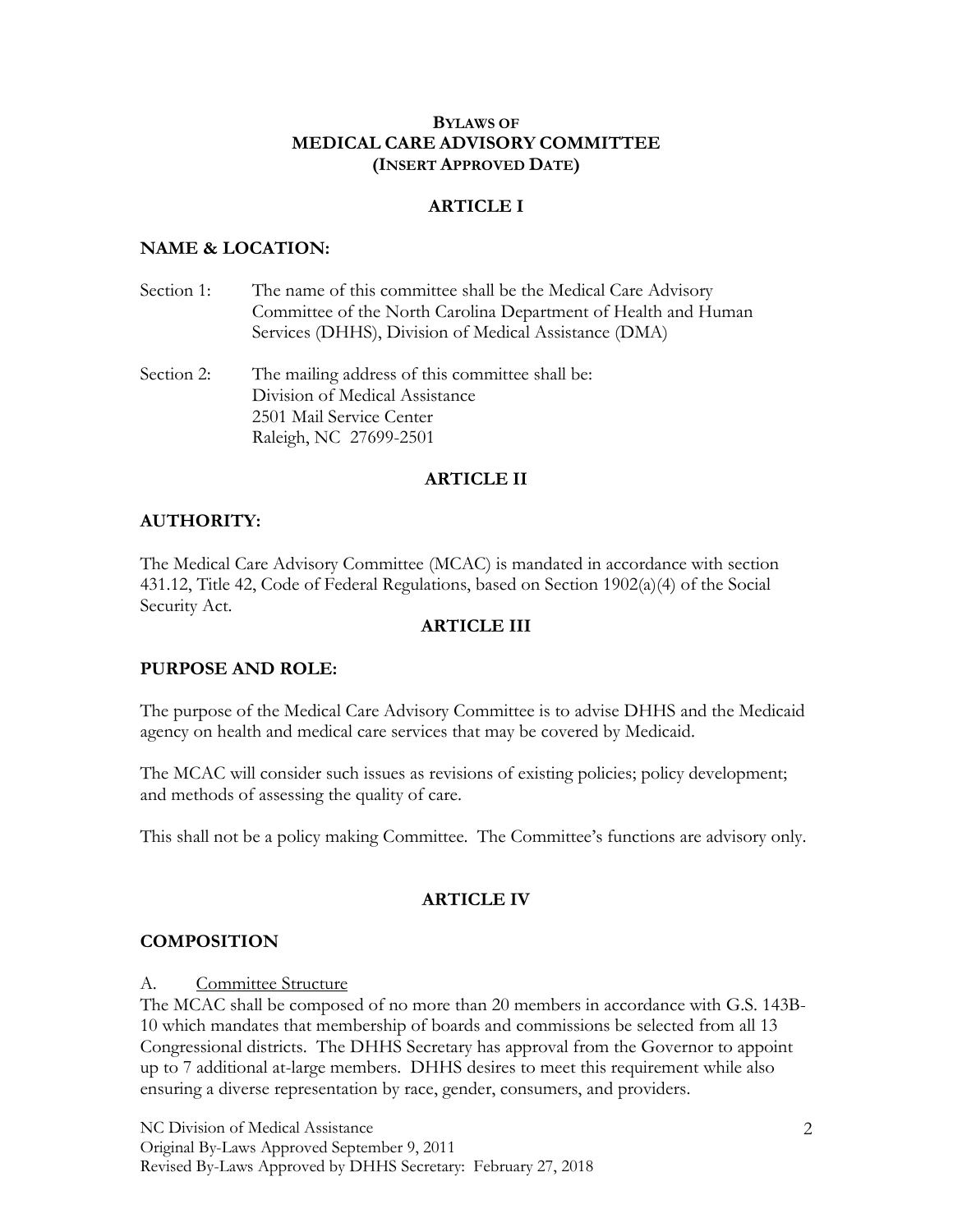# B. Qualifications:

The members are expected to be a knowledgeable group, dedicated to the delivery of high quality, purposefully planned medical services. Composition shall consist of representatives of each of the following groups:

- board certified physicians and other representatives of the health profession who are familiar with the medical needs of and resources available for the care of low-income groups;
- the director of the public welfare department or the public health department;
- recipients and consumer organizations such as labor unions, organizations representing the poor, civil rights organizations, business, consumer cooperatives, and unaffiliated private citizens;
- recipients or former recipients who are directly served by the Program and are aware of special problems confronting those seeking care; and
- others, including government, state and county medical societies, other professional and provider associations, health insurance industry, health and medical education, healthcare finance professionals, and community members and leaders.

# C. Responsibilities

Advisory Committees for medical assistance programs under title XIX may appropriately consider a wide range of topics. This committee shall advise DHHS and DMA on:

- 1. All policy proposals, including revisions of existing policy (this includes state plans and administrative rules);
- 2. Program participation by all providers of service, including practicing physicians in the community;
- 3. Program participation by consumer groups, especially recipients and their representatives;
- 4. Fee schedules for physicians, nursing homes, etc;
- 5. Utilization of services by recipients;
- 6. Provision of quality drugs at lowest expenditure;
- 7. Costs of medical care, including inpatient care in hospitals and nursing homes; and
- 8. Methods of assessing the quality of care.
- 9. Modification or elimination of Medicaid covered services.

Members are expected to be present at all scheduled meetings.

Members are expected to listen to the different perspectives of other members and work toward providing consensus advice on specific issues.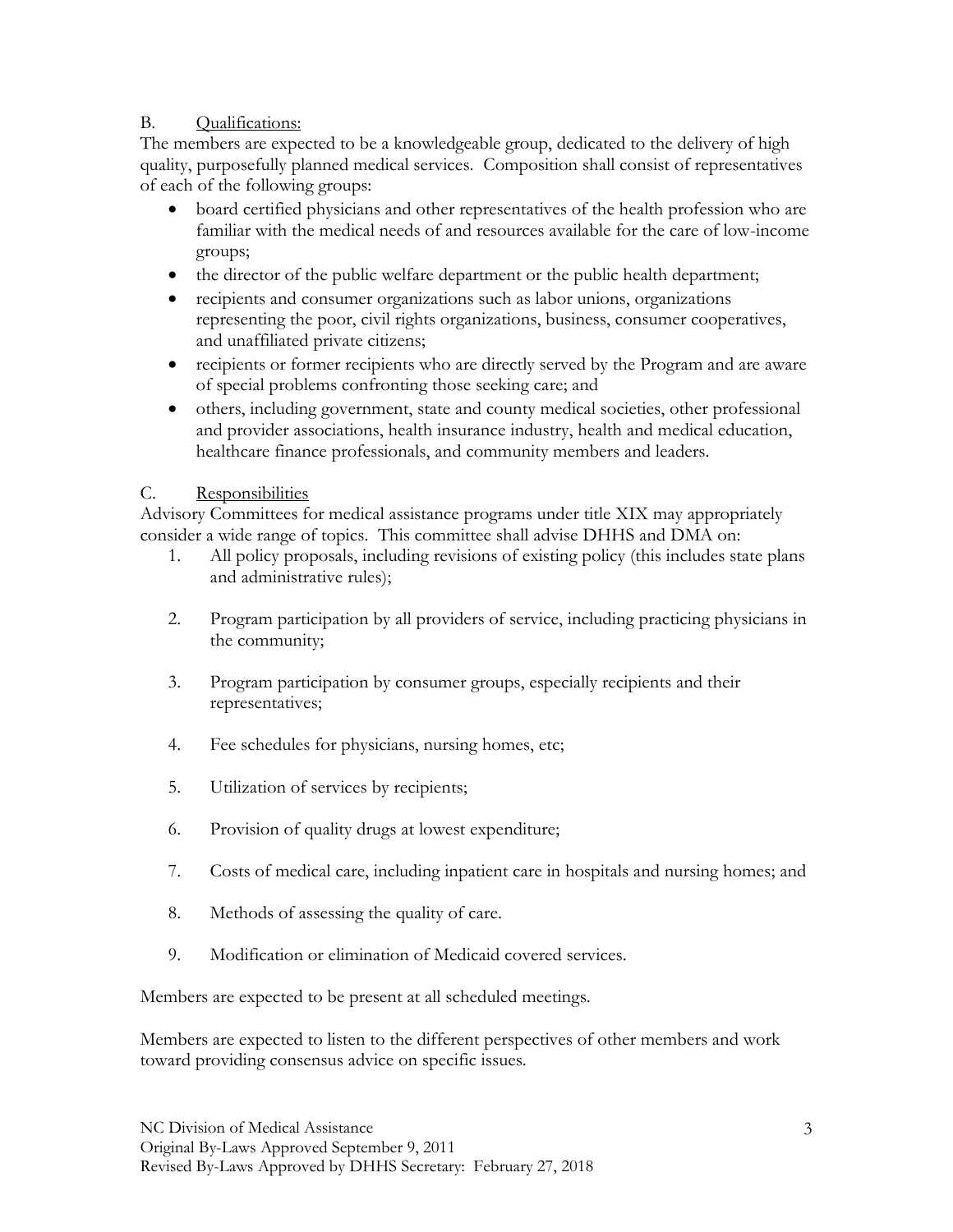## D. Terms of Membership

Members shall be appointed on a rotating basis for three-year periods with overlapping terms for continuity. Initially, appointment shall be made for one, two, and three-year terms to provide for planned rotation and reappointment.

A member may not serve more than three consecutive terms. If a member resigns, is removed, or dies before the term is up, a replacement will be appointed by the DHHS Secretary for the remainder of the term.

# E. Officers

### Section 1.

There shall be two officers of the MCAC. These shall be designated as the Chair and the Vice-Chair.

The Chair shall be appointed by the Director of DMA in consultation with the Secretary. The Vice-Chair shall be nominated from the floor and elected by a majority vote of the MCAC.

### Section 2.

The Chair's duties are to call to order and to preside at all regular and special meetings of the MCAC. The Chair jointly sets the agenda with the DMA Coordinator.

### Section 3.

The Vice-Chair shall exercise all powers of the Chair in the event of the absence of or inability of the Chair to serve and shall perform such other duties as assigned by the Chair.

# Section 4.

Membership on the MCAC is the single qualification required to hold any office.

### Section 5.

The Chair and Vice-Chair may serve no more than three (3) one-year terms.

### F. Vacancies

The Secretary shall appoint all members of the MCAC. When vacancies in membership occur, the Division of Medical Assistance shall propose to the Secretary nominees for membership from appropriate professional organizations, consumer groups, and other individuals with the qualifications set forth in paragraph B above. The Secretary may appoint nominees or may reject submitted nominees and ask for additional names. The nomination process shall be coordinated by the Division of Medical Assistance.

When a vacancy occurs the Director of DMA shall immediately notify the Secretary and shall within 30 days propose to the Secretary a list of one or more names for appointment to the MCAC. Vacancies representing the 13 Congressional districts will be filled by the Secretary within 30 days of receiving nominees from the Director. At-large vacancies will be filled at the Secretary's discretion.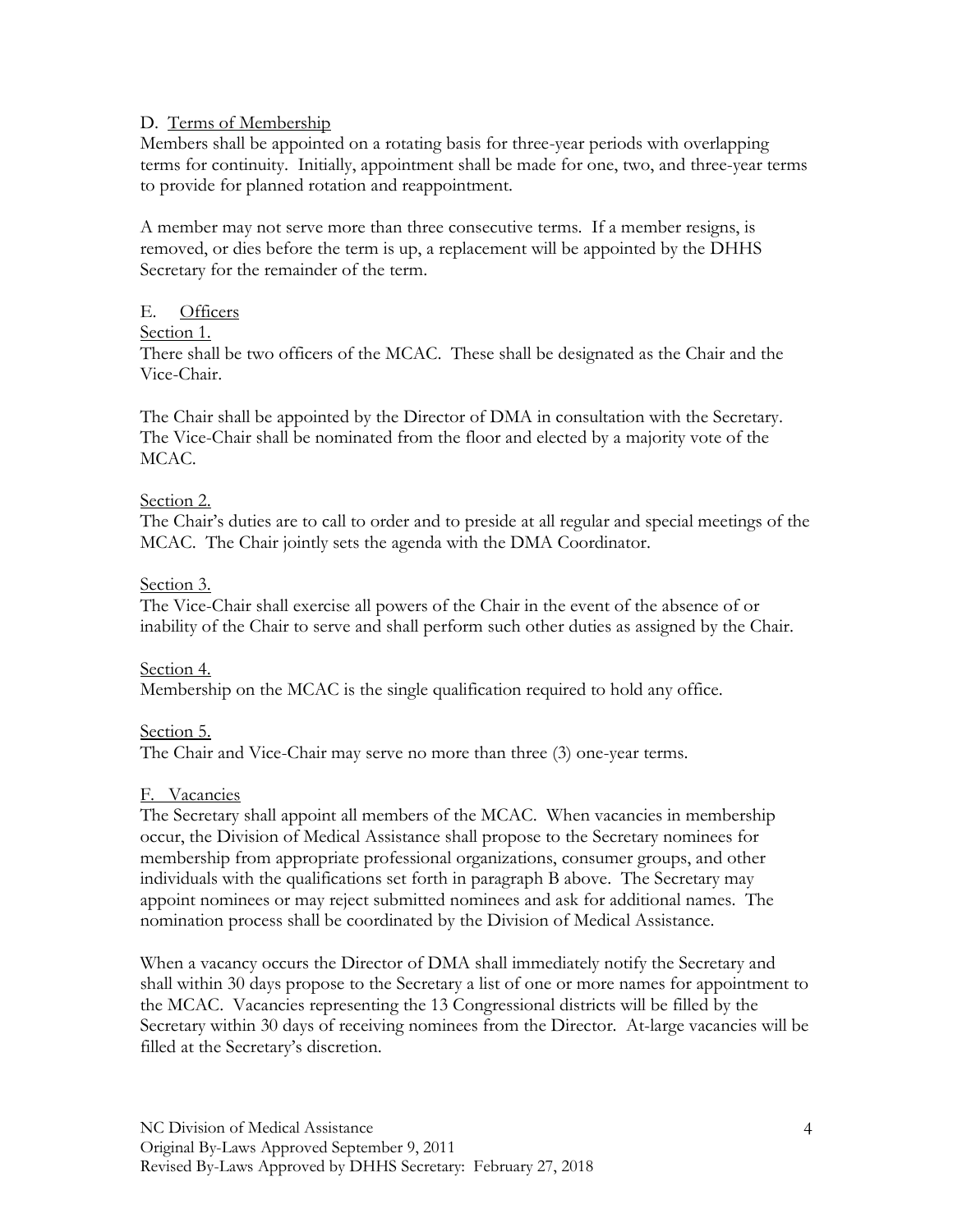# **ARTICLE V**

## **APPOINTMENT**

Procedure for appointment of members is as follows:

- 1. An application for membership will be made available by the DMA staff to persons interested in membership. Applications will be sent to several organizations, current MCAC members, and consumer groups to nominate individuals to serve.
- 2. Completed applications must be submitted to the DMA Director for review and consideration.
- 3. In the application, prospective members will describe their interest in the Medicaid program and, if applicable, identify the agency or organization they represent.
- 4. The DMA Director will review all applications with the Secretary and make recommendations to the Secretary for appointment.
- 5. Appointment to the MCAC shall be made by the Secretary. Members will have a vote in all MCAC decisions only after the Secretary has formally appointed them.

# **ARTICLE VI**

### **LIABILITIES**

No one of the committee membership shall become liable for responsible actions of the committee which may result in legal actions developed by the public.

Members may not speak publicly on behalf of the MCAC without prior permission and only in accordance with a majority vote of the full MCAC.

### **MEETINGS**

### **ARTICLE VII**

### A. Regular

The committee shall hold public meetings at least quarterly with an anticipated meeting time of up to three hours. The meetings will be held in DHHS offices in Raleigh or other location identified by DMA as necessary to accommodate attendance. The meetings will be normally scheduled for the 3rd Friday of the month. Additional meetings may be scheduled as needed.

DMA may establish procedures to allow members to participate in meetings by videoconference or speakerphone and allow for decisions to be made or actions approved by electronic mail or telephone.

NC Division of Medical Assistance Original By-Laws Approved September 9, 2011 Revised By-Laws Approved by DHHS Secretary: February 27, 2018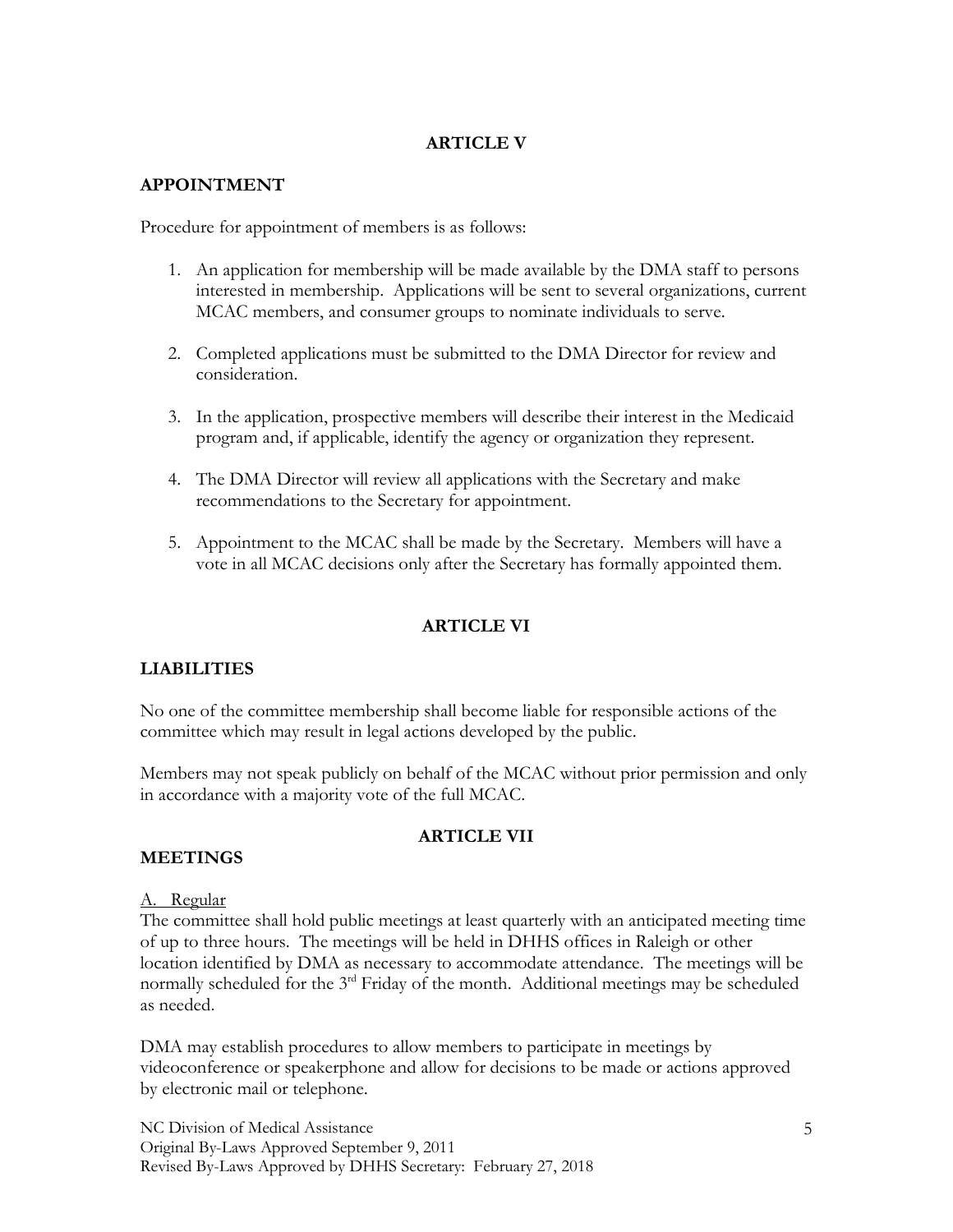Meeting agendas will support the purpose and goals stated in the by-laws and will be sent to members in advance of the meeting. Agendas will be set by DMA/MCAC Coordinator and MCAC Chair. MCAC members may also make recommendations for agenda items.

Action on agenda items may be taken by no less than the majority of members present at the meeting.

Minutes will be taken by DMA staff and reviewed, revised as necessary, and approved by the MCAC at the following meeting.

#### B. Special

Special meetings may be called by the Chair, the Secretary, the Director of DMA, or upon the request of three (3) or more MCAC members.

#### C. New Member Orientation

Orientation shall be held when new members are appointed. It may be one-on-one if necessary.

Current members will be invited to attend.

#### D. Notice of Meetings

Annual scheduled meeting dates shall be forwarded to committee members at the beginning of each year. The schedule of meetings as well as meeting agendas shall be posted on the DMA or other appropriate website.

Meeting dates and schedule may be changed with notice at the discretion of the Chair and the Director.

Members shall be reminded of quarterly meeting dates at least three (3) weeks before the scheduled meeting.

#### E. Quorum

Eight members present, or half of the current membership, whichever is less, shall constitute a quorum for the purpose of doing business.

#### F. Attendance

Members are required to attend quarterly the meetings in person.

A member shall be removed from the Committee for any one of the following causes:

1. Absence without just cause from two consecutive in-person meetings shall result in a formal notice from the Director requesting information on intentions for further participation. Absence without just cause from a third consecutive in-person meeting will result in removal from the Committee and immediate appointment of a replacement from the same membership category.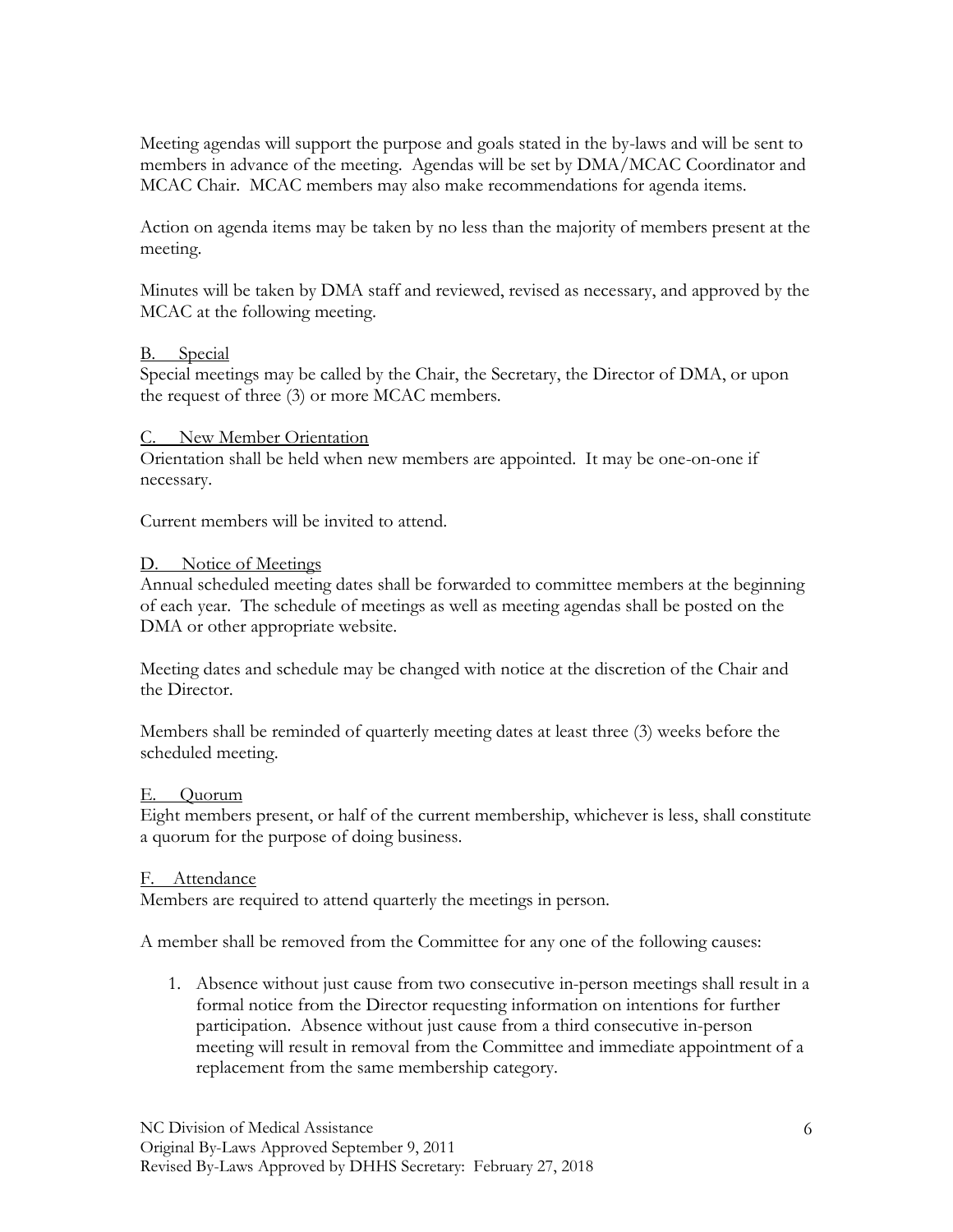- 2. Receipt of notification of resignation from the member; or
- 3. Moving out of district.

#### **ARTICLE VIII**

#### **SUBCOMMITTES**

The MCAC Chair may establish special subcommittees as needed.

Subcommittees shall be chaired by a MCAC member. Subcommittee findings and recommendations will be reported to the MCAC.

#### **ARTICLE IX**

#### **PUBLIC PARTICIPATION**

Meetings shall be open to the public and will be conducted according to Robert's Rules of Order.

# **ARTICLE X**

### **CONFLICT OF INTEREST**

MCAC members shall recognize and disclose to the MCAC issues in which they have a substantial conflict of interest, as determined by the Chair.

### **ARTICLE XI**

### **ROLE OF DMA STAFF**

DMA shall inform the MCAC about all changes that impact the Medicaid program, recipients or providers, including waivers, which are under consideration, prior to and during development. This shall include recommendations by the Physician Advisory Group (PAG).

DMA staff with authority over the program areas in which changes are proposed will attend the MCAC meetings to explain changes and take comments and recommendations. Each issue presented for consideration by the Committee shall be accompanied by adequate background information.

Staff shall report back final program decisions and the basis of the decision to the MCAC.

DMA shall name an individual to serve as the coordinator between DMA and the MCAC. DMA staff shall support the work of MCAC by providing administrative and technical information and assistance; however, DMA staff will not be members of the MCAC.

The Director or designee shall keep the Secretary informed of all MCAC discussions and deliberations and shall present all MCAC recommendations to the Secretary.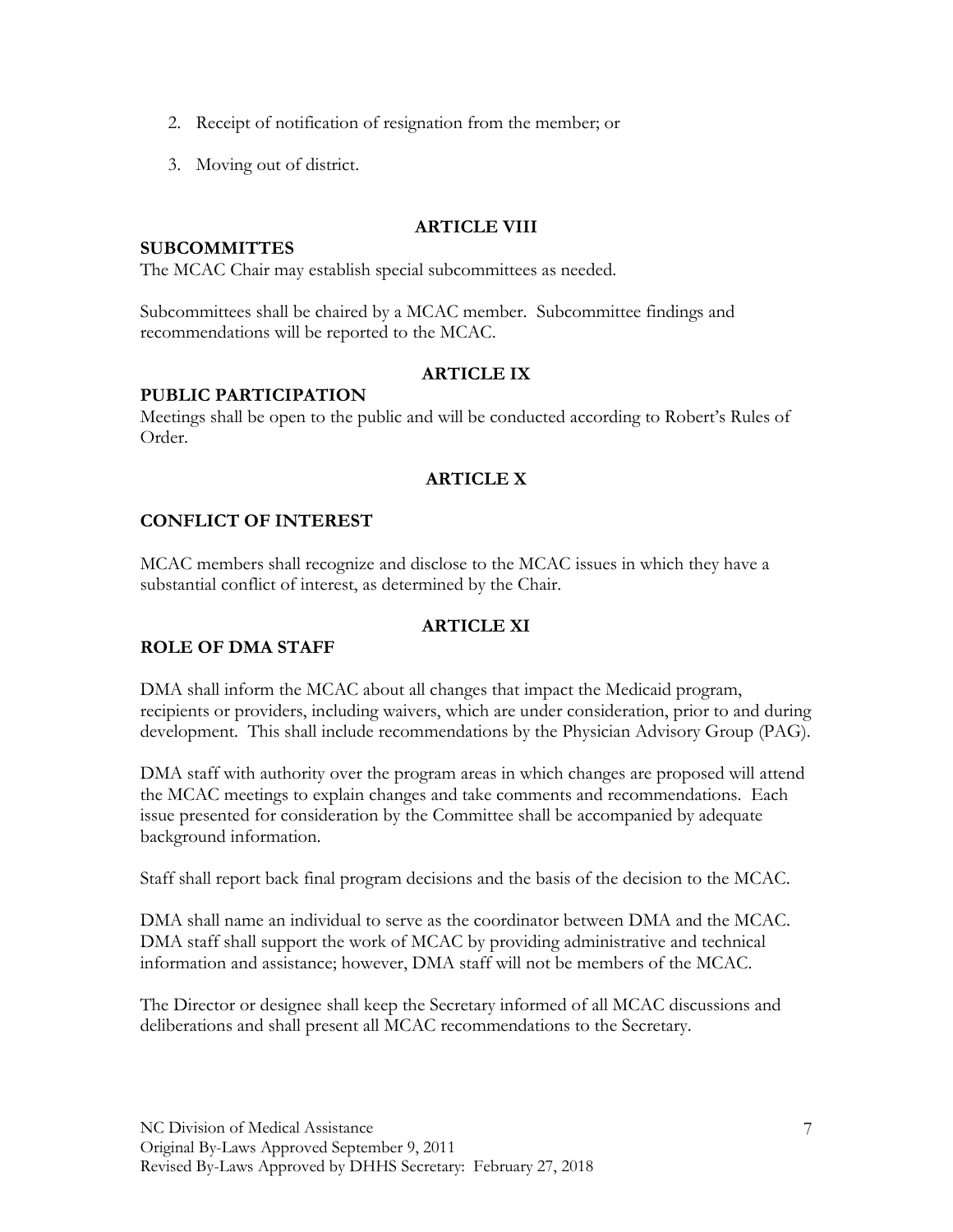The Director will assign a senior staff member as a liaison between MCAC and DMA. The liaison will make timely reports back to the Director and applicable program administrators all recommendations of the MCAC and requests for information.

DMA staff shall submit the following to DMA support services:

- 1. Supporting information for scheduled agenda items
- 2. Follow-up to requests from MCAC; and
- 3. Reports on Medicaid-related policy developments

These items are due one week before a scheduled meeting.

# **ARTICLE XII**

# **ROLE OF DMA SUPPORT SERVICES**

- 1. Provide initial orientation as members are appointed.
- 2. Set the agenda jointly with the Chair.
- 3. Maintain membership and interested parties' information.
- 4. Distribute meeting agendas and notices to the membership and interested parties.
- 5. Record the minutes of the MCAC meetings and including attendance.
- 6. Distribute minutes of previous meeting, agenda, and supporting information to membership one week before a scheduled meeting.
- 7. Provide assistance with completion and submittal of travel expense vouchers.
- 8. Monitor and relay all time frames regarding fiscal year end requirements as well as any other travel expense voucher submittal requirements.

# **ARTICLE XII**

# **GUIDELINES FOR REIMBURSEMENT**

Travel expenses incurred for official committee business shall be reimbursed to MCAC members in accordance with 42 CFR 431.12, the Department of Health and Human Services guidelines and standard state agency travel guidelines.

Members who are requesting reimbursement of travel expenses should submit such expenses and mileage on standard State agency travel expense vouchers. Mileage reimbursement is defined by the Office of Management and Budget.

Reimbursement for lodging is only available to members who travel more than 120 miles for attendance. Receipts are required for lodging.

Completion of travel expense vouchers is subject to all State requirements. Travel expense vouchers must be submitted within one month of the MCAC meeting date.